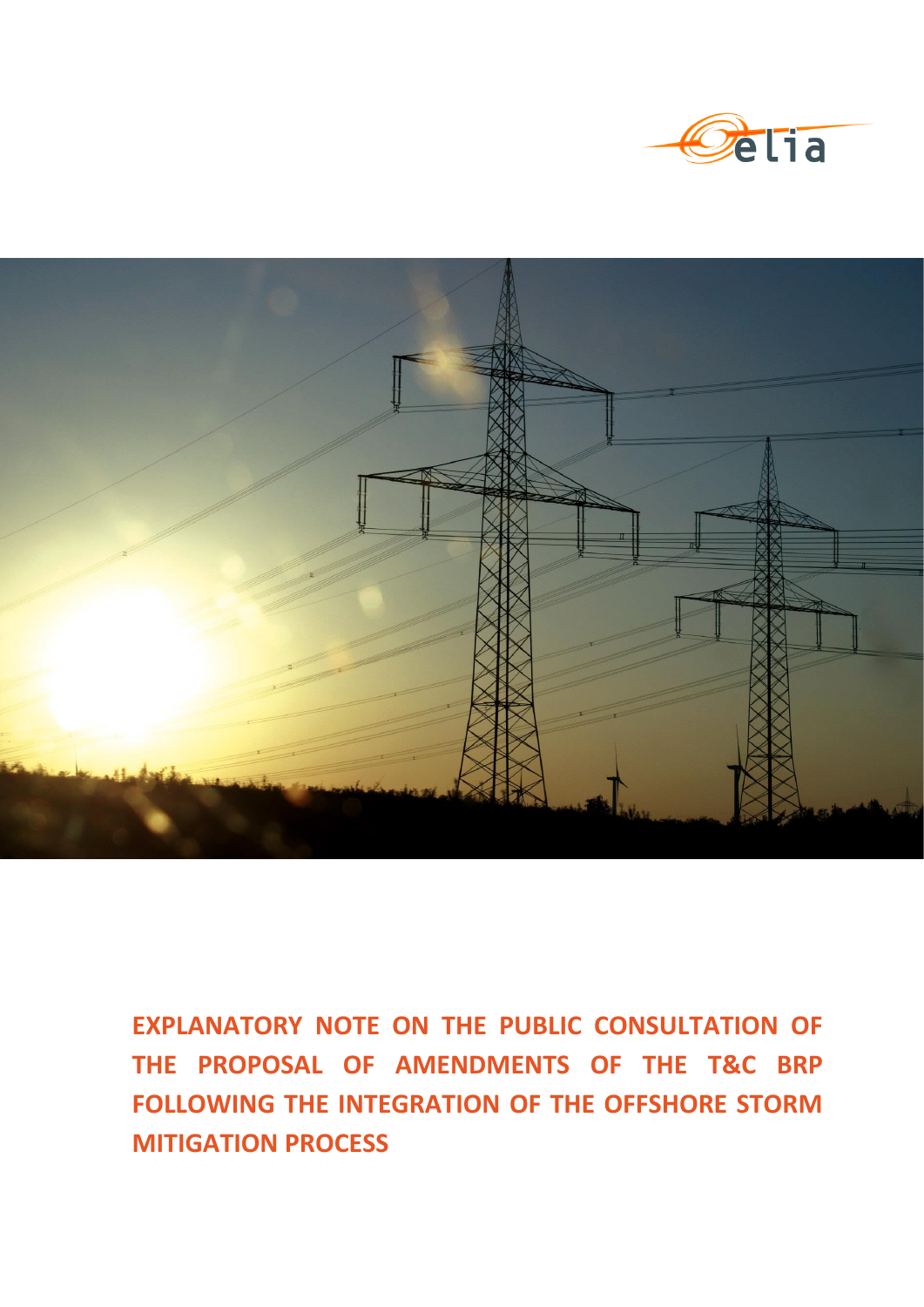

**ELIA**

August 2019

## CONTENT TABLE

| Explanatory note on the public consultation of the proposal of amendments of the T&C<br>BRP following the integration of the offshore storm mitigation process 1 |  |
|------------------------------------------------------------------------------------------------------------------------------------------------------------------|--|
|                                                                                                                                                                  |  |
|                                                                                                                                                                  |  |
|                                                                                                                                                                  |  |
|                                                                                                                                                                  |  |
|                                                                                                                                                                  |  |
|                                                                                                                                                                  |  |
|                                                                                                                                                                  |  |
|                                                                                                                                                                  |  |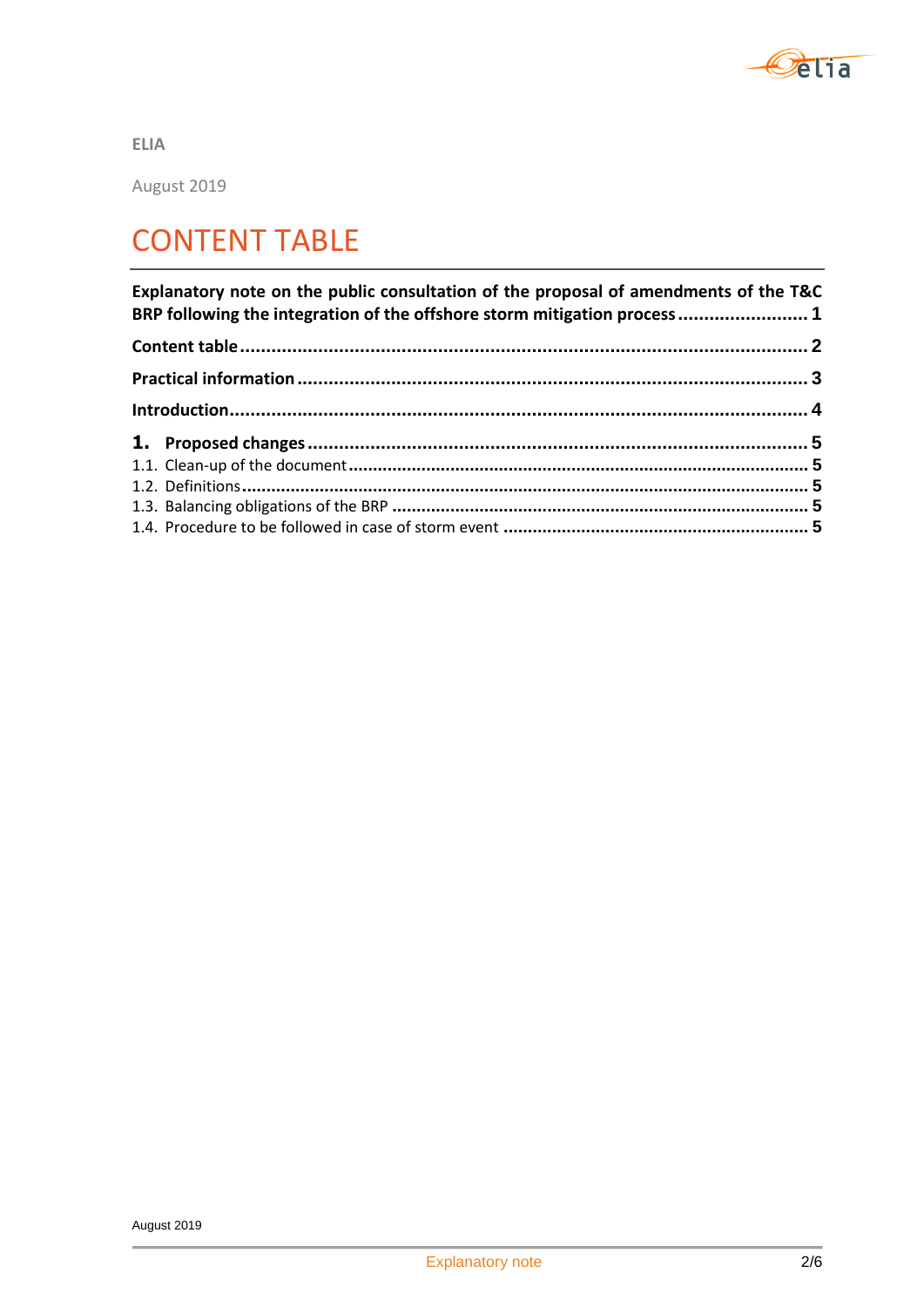

# PRACTICAL INFORMATION

This note serves as an explanation for the public consultation on the **proposal of amendments of the Terms and Conditions for Balance Responsible Parties** (hereafter referred to as "T&C BRP"). The purpose of this public consultation is to obtain feedback from involved market players. After the public consultation, Elia will provide a consultation report to all market parties.

All responses on this public consultation will be published on Elia's website, except those comments for which market parties ask to treat their contribution as confidential. However, all responses on this public consultation will be submitted to the CREG in the context of the official approval procedure for the T&C BRP.

Market players have a period of **one month** to submit their comments. The responses must be submitted no later than the **16th of September 2019** via the online form on the Elia website. The draft proposal for the changes to the T&C BRP is available on the Elia website.

Questions regarding this proposal can be sent to the following email address: **[BMM\\_consult@elia.be](mailto:BMM_consult@elia.be)**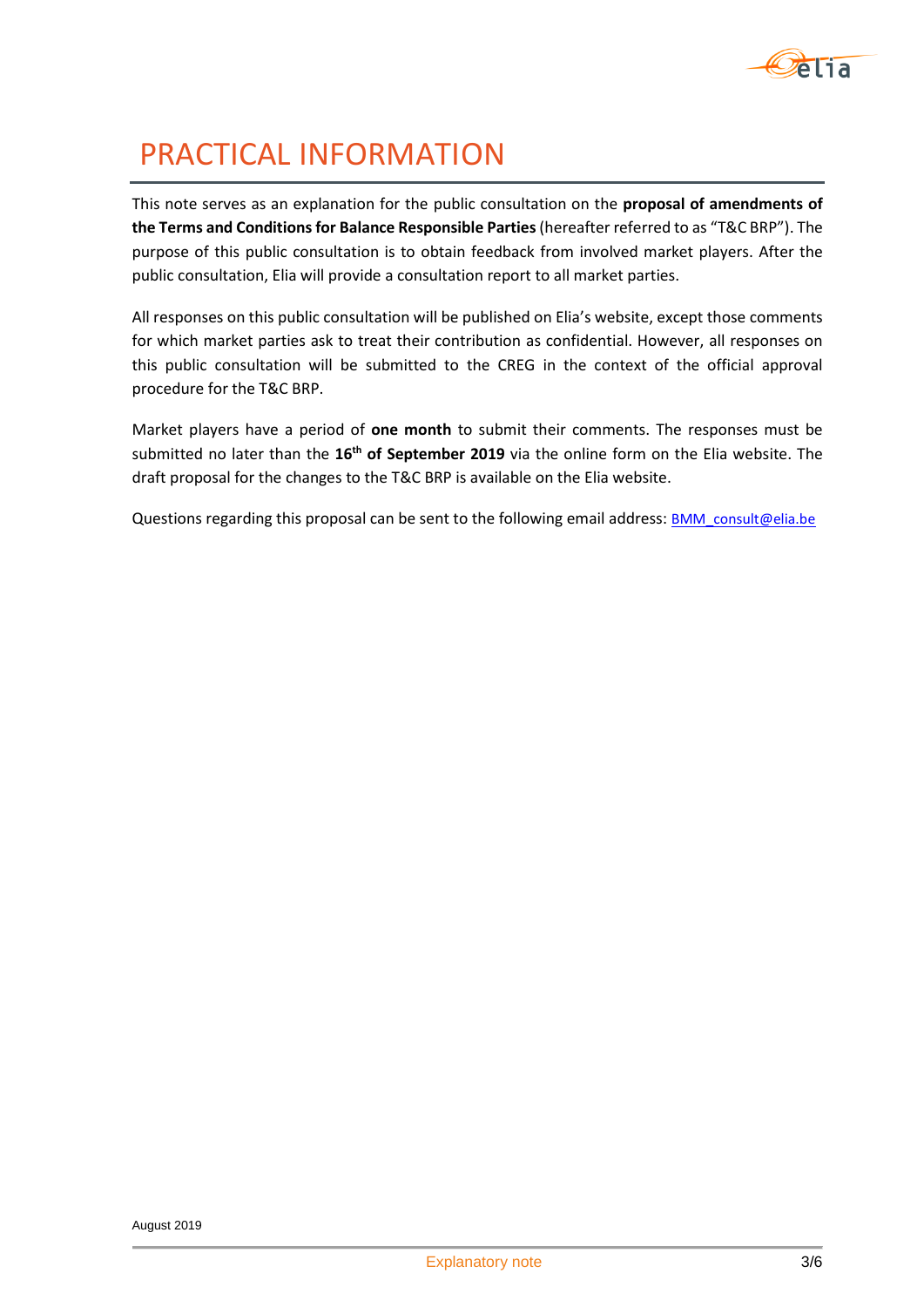

### INTRODUCTION

Due to the expected significant increase of the Belgian offshore wind production, Elia has developed a specific procedure to handle storm events occurring in the North Sea. These storm events have indeed a large impact on the imbalance of the system as they can lead to large power drops of the offshore wind parks. A dedicated design note<sup>1</sup> describing the process to manage the storm events is available on the Elia website. The storm mitigation procedure will go-live in November 2019.

The integration of offshore wind parks and the management of storm events lead to specific obligations for the BRP's which are in charge of the access point of an offshore wind park. The proposed changes in the present T&C BRP result from the integration of these obligations. In particular, two main modifications are made:

- The inclusion of the storm-mitigation related obligations in the balance obligations of the BRP
- The inclusion of the storm mitigation operational procedure in a new appendix

In addition to changes related to offshore integration, some small modifications are also taken-up in the T&C BRP that have been requested by the CREG in decision (B)1913/2 of 27 May 2019<sup>2</sup> and by the VREG in decision BESL-2019-23 of 27 June 2019.

1

<sup>1</sup> The Offshore Integration design note can be consulted via the following link: [http://www.elia.be/en/users-group/Working-](http://www.elia.be/en/users-group/Working-Group_Balancing/Projects-and-Publications/Study-on-the-integration-of-offshore-wind-in-the-Belgian-balancing-zone)[Group\\_Balancing/Projects-and-Publications/Study-on-the-integration-of-offshore-wind-in-the-Belgian-balancing-zone](http://www.elia.be/en/users-group/Working-Group_Balancing/Projects-and-Publications/Study-on-the-integration-of-offshore-wind-in-the-Belgian-balancing-zone)

<sup>2</sup> https://www.creg.be/sites/default/files/assets/Publications/Decisions/B1913-2NL.pdf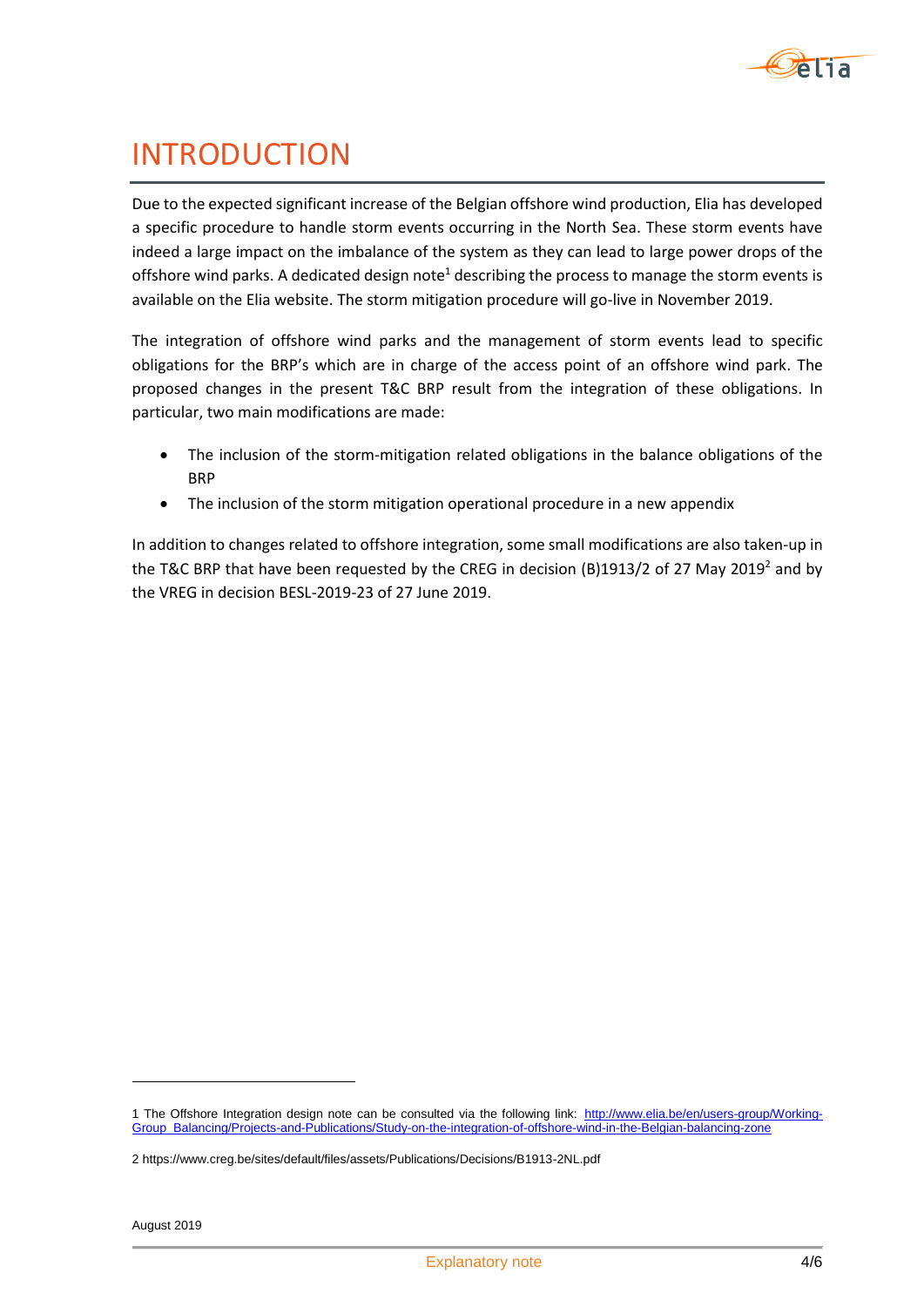

### **1. Proposed changes**

#### 1.1. Clean-up of the document

Following comments from the VREG and the CREG, the following points have been modified:

- A wrong reference in the Articles 4 and 10.1 has been adapted, referring to the Article 1 of the BRP contract (which is part of the T&C BRP) instead of Article 1 of the T&C BRP.
- The definitions of "Power-generating module", "BRP contract" and "Balance Responsible Party" in the Article 1 have been adapted to be aligned with the new Federal Grid Code of 22 April 2019 and to the EU Network Code RfG.
- The second paragraph of Article 9.3 has been adapted to better align the legal signification of the Dutch and French versions.
- A clarification has been added regarding the nomination for injection points relative to CIPU units located in distribution grid in the Article 24.3

#### 1.2. Definitions

In Article 1 the "CIPU" definition has been adapted to take into account the expected replacement of the CIPU contract by the T&C SA and OPA.

The definition of "Storm event" has been added to give a description of the type of events for which the Storm mitigation process has to be applied.

The definition of "Offshore-power park module" has been added to describe the type of assets impacted by storm events.

#### 1.3. Balancing obligations of the BRP

In Article 15 the obligations applied to the BRP's in the context of the offshore integration and storm mitigation procedure have been added:

- The obligation to forecast and anticipate storm events
- The obligation to have forecasting tools able to detect storm events in advance
- The obligation to foresee mitigation measures to maintain the balance within their balancing perimeter
- The obligation to follow a specific communication procedure with Elia in order to anticipate the risk of a storm event and to allow Elia to well manage the storm event

#### 1.4. Procedure to be followed in case of storm event

The Annex 6 has been added in the BRP contract in order to describe the Storm mitigation operational procedure to be followed by the BRP in case a storm is detected. The information to be exchanged and the actions to be taken by the BRP and Elia are detailed for each of the main following steps of a storm event:

- 1. The storm event detection
- 2. Before the storm event
- 3. Close to the storm event